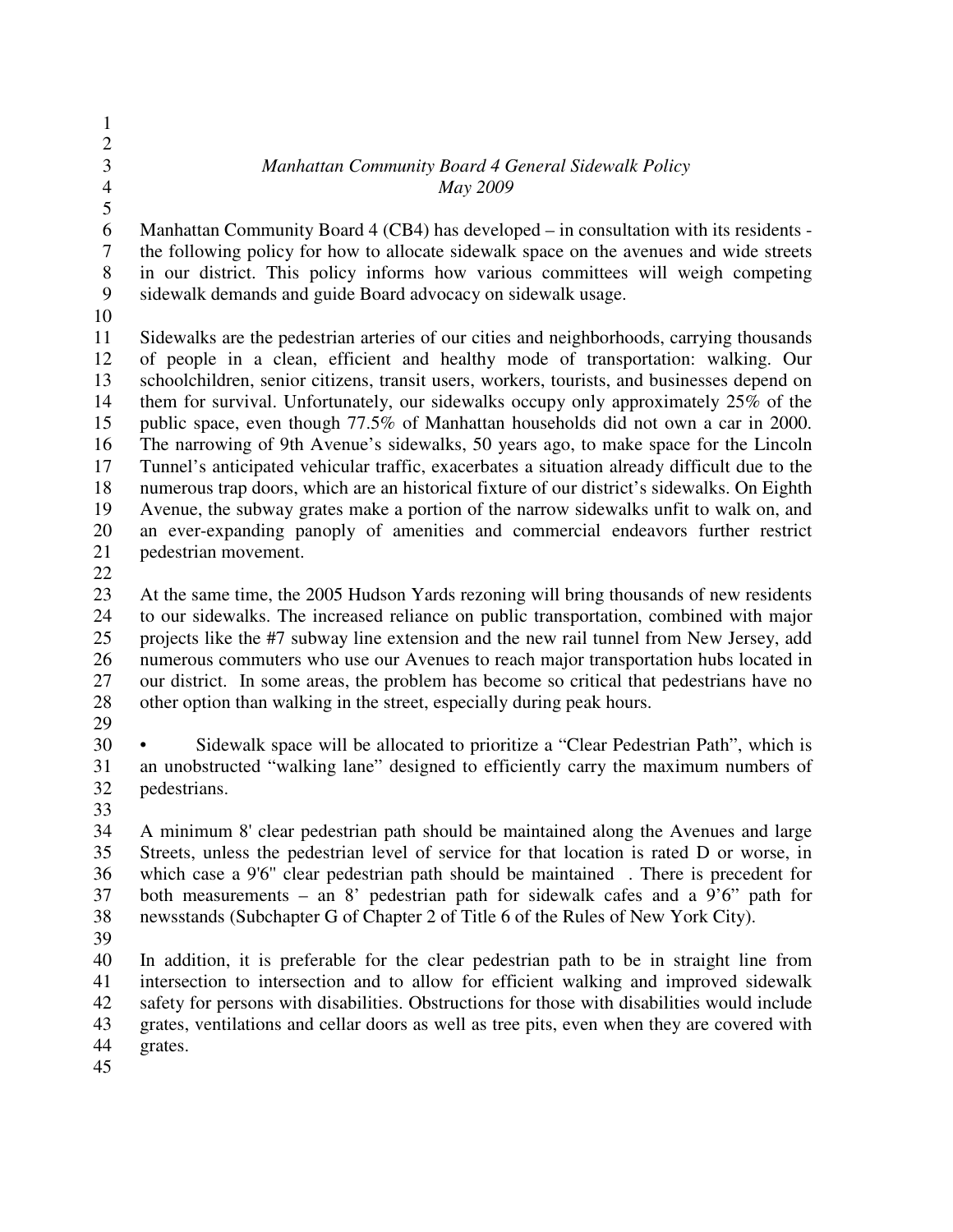46 A 10' clearance should be maintained between the "Corner Quadrant" and any 47 obstructions (furniture, signs, light posts, etc). This will provide a reservoir space for 48 pedestrians waiting to cross the street, a clear access point for pedestrians crossing and it 49 will maintain a clear line of sight between turning vehicles and pedestrians thus allowing 50 for safe and efficient pedestrian crossings. The Corner Quadrant is the area delimited by 51 the curb and the lines projected from the corner building's facades.

52

53 • High Value Amenities that provide essential services and contribute to an 54 improved transportation experience will take precedence.

55

56 High Value Amenities include trees, wastebaskets, bus shelters and bus stops including 57 the space necessary for commuters to wait, step on and off the bus. When approving any 58 new amenity, CB4 will ensure it does not preempt the installation of a planned High 59 Value Amenity.

60

61 • The cumulative length of sidewalk occupied by all amenities (except trees) will be 62 limited to 50% of the total length of an avenue block from corner quadrant to corner 63 quadrant.

64

65 This should ensure proper access between the street and the sidewalk for deliveries, 66 emergency vehicles and Access a Ride. This will also reduce the clutter on specific 67 blocks.

68

69 • Frequency of other amenities should be limited and their placement carefully 70 assigned to ensure free access from the street to the sidewalk and to prevent clutter.

71

72 The frequency of other amenities (sidewalk cafes, canopies, bike racks, benches, 73 storefront extensions, storm vestibules, curb cuts, pay phones, newspaper boxes, bike 74 shelters, street vendors, newsstands, info kiosks and taxi stands) should be limited as they 75 do not provide essential services but in fact may encroach on a straight line, Clear 76 Pedestrian Path if placed improperly on the sidewalk.

77

78 The amenities should be located in the proper buffer zones to minimize their negative 79 impact on pedestrian movement. The following are the three buffer zones:

80

81 1. Building Line Buffer Zone; is the space between the building line and the Clear 82 Pedestrian Path where sidewalk cafés, trap doors, ventilations, storm entrances, store 83 extensions, ramps and small phone booths should be located.

84

85 2. Curb Line Buffer Zone; is the space between the Clear Pedestrian Path and the 86 curb where small street furniture, tree pits, bus shelters, planters, wastebaskets, safety and 87 regulation signs, lights, benches, and pedestrian lighting should be located.

88

89 3. Parking Line Buffer Zone; is the space between the curb and moving vehicles 90 where currently cars are parked. Anywhere parking is allowed 24 hours a day, bike 91 parking and certain amenities such as large garbage receptacles may be located in this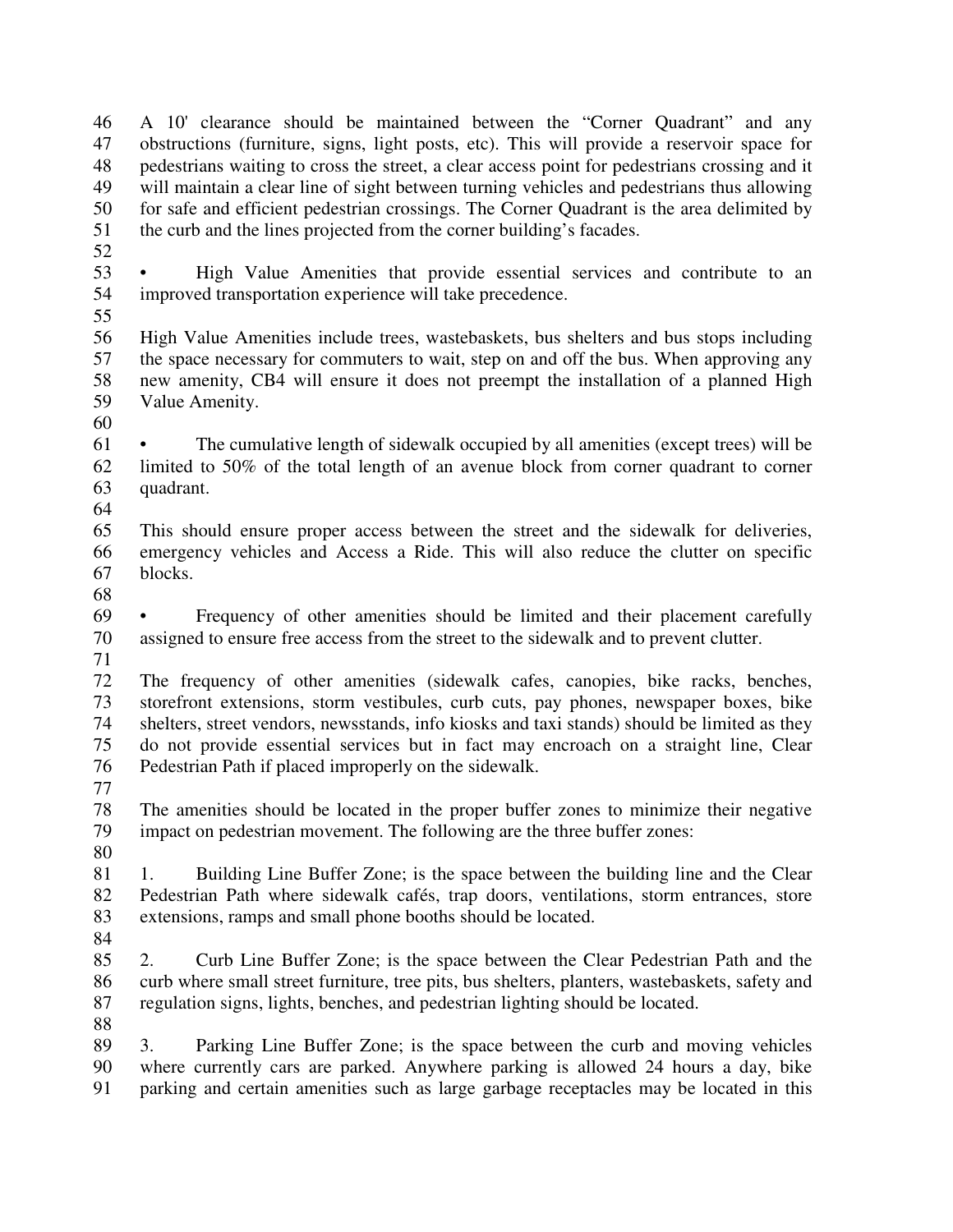92 buffer zone .However, the preferred location would be on side streets near the 93 intersections with the Avenues, where curb extensions or reclaimed parking spaces could 94 hold various amenities (newsstands, bike parking, wastebaskets, etc.). The pedestrian 95 safety improvements associated with the resulting neck-downs would be an added 96 benefit.

97

98 The specific spacing and placement restrictions for each amenity (bus stops, trees, 99 sidewalk cafes, canopies, bike racks, benches, storefront extensions, storm vestibules, 100 curb cuts, pay phones, newspaper boxes, bike shelters, street vendors, newsstands, info 101 kiosks and taxi stands) can be found in other CB4 policy documents and in the respective 102 city agency guidelines.

103

104 On avenues and wide streets, where walking space is very scarce, this policy will ensure 105 that pedestrians have the priority. On side streets, the specific sidewalk width and 106 existing obstructions will dictate how to apply these policies and amenity priorities.

107

108 We believe instituting these policies is an important first step in ensuring our sidewalks 109 remain vital and active and continue to encourage the active pedestrian use that has been 110 a core to the quality of life in New York City and within Manhattan Community Board 4.

- 111
- 112 Reference Information:
- 113 Pedestrian Level of Service (Highway Capacity Manual by the Transportation Research 114 Board):
- 115

116 LOS A: Pedestrian Space  $> 60$  ft<sup>2</sup>/p, Flow Rate = 5 p/min/ft

117 At a walkway LOS A, pedestrians move in desired paths without altering their 118 movements in response to other pedestrians. Walking speeds are freely selected, and 119 conflicts between pedestrians are unlikely.

120

121 LOS B: Pedestrian Space > 40-60 ft²/p, Flow Rate > 5-7 p/min/ft

122 At LOS B, there is sufficient area for pedestrians to select walking speeds freely to 123 bypass other pedestrians, and to avoid crossing conflicts. At this level, pedestrians begin 124 to be aware of other pedestrians, and to response to their presence when electing a 125 walking path.

126

127 LOS C: Pedestrian Space > 24-40 ft $\frac{2}{7}$ , Flow Rate > 7-10 p/min/ft

128 At LOS C, space is sufficient for normal walking speeds, and for bypassing other 129 pedestrians in primarily unidirectional streams. Reverse-direction or crossing movements 130 can cause minor conflicts, and speeds and flow rate are somewhat lower.

131

132 LOS D: Pedestrian Space > 15-24 ft²/p, Flow Rate > 10-15 p/min/ft

133 At LOS D, freedom to select individual walking speed and to bypass other pedestrians is 134 restricted. Crossing or reverse-flow movements face a high probability of conflict,

135 requiring frequent changes in speed and position. The LOS provides reasonably fluid

136 flow, but friction and interaction between pedestrians is likely.

137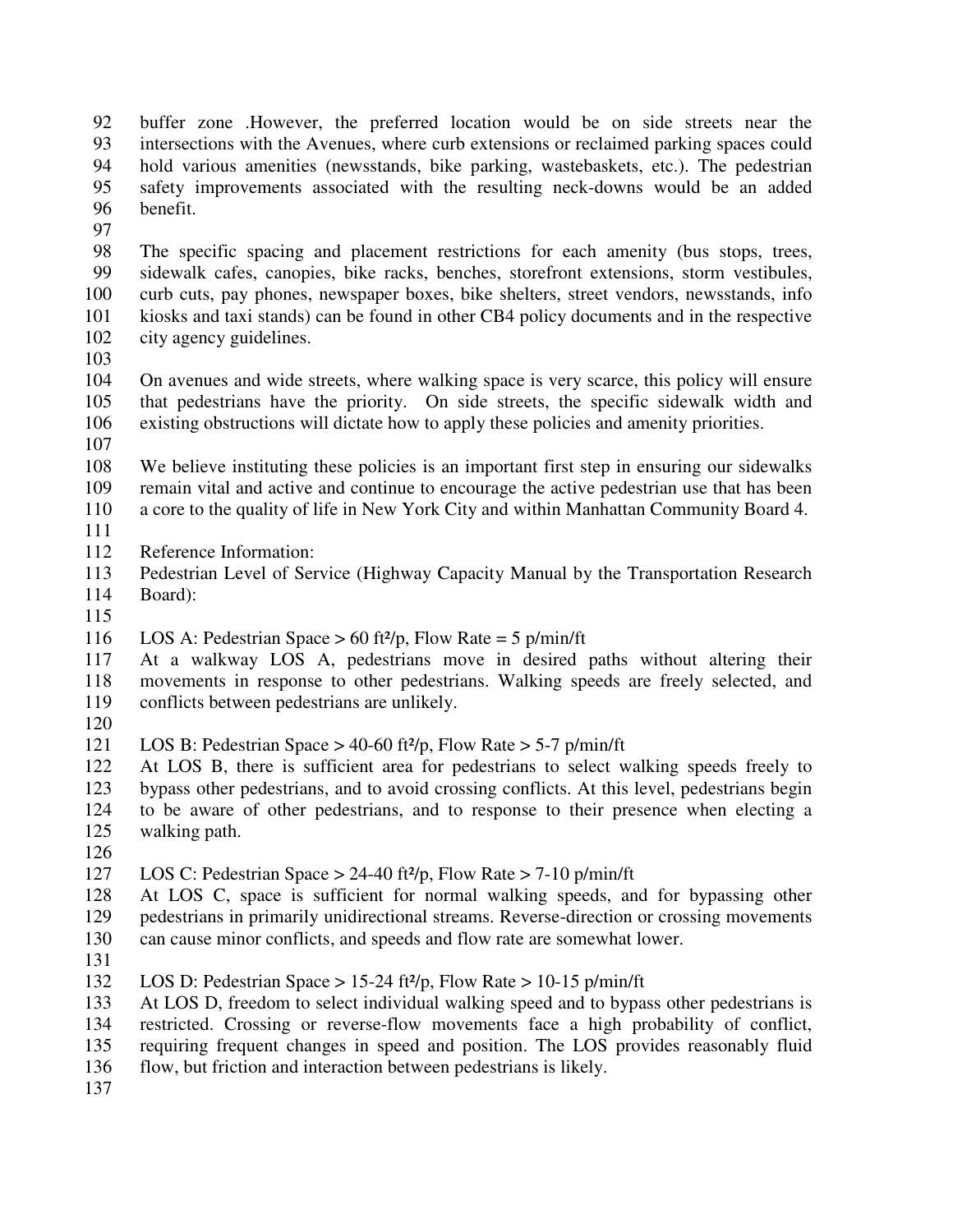| LOS E: Pedestrian Space > $8-15$ ft <sup>2</sup> /p, Flow Rate > 15-23 p/min/ft | 138 |  |  |  |  |  |
|---------------------------------------------------------------------------------|-----|--|--|--|--|--|
|---------------------------------------------------------------------------------|-----|--|--|--|--|--|

139 At LOS E, virtually all pedestrians restrict their normal walking speed, frequently 140 adjusting their gait. At the lower range, forward movement is possible only by shuffling. 141 Space is not sufficient for passing slower pedestrians. Cross- or reverse-flow movements 142 are possible only with extreme difficulties. Design volumes approach the limit of 143 walkway capacity, with stoppages and interruptions to flow.

## 145 LOS F: Pedestrian Space =  $8 \text{ ft}^2/\text{p}$ , Flow Rate varies  $\text{p/min/ft}$

146 At LOS F, all walking speeds are severely restricted, and forward progress is made only 147 by shuffling. There is frequent unavoidable contact with other pedestrians. Cross-and 148 reverse-flow movements are virtually impossible. Flow is sporadic and unstable. Space is 149 more characteristic of queued pedestrians than of moving pedestrian streams.